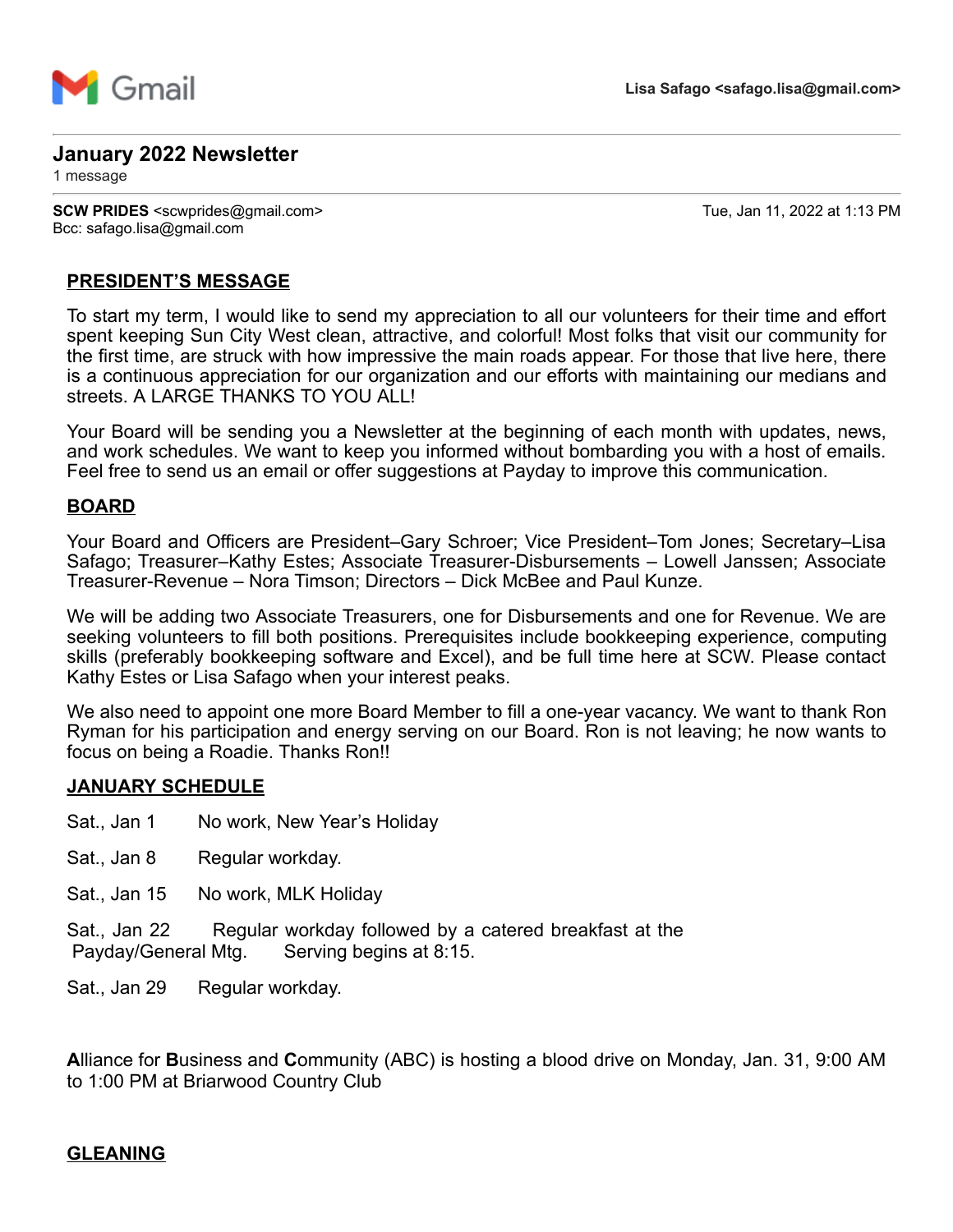PRIDES Gleaning Team needs volunteers. All fruit gleaned goes to St. Mary's Food Bank. We work with Shepherd of the Hills Methodist Church. They co-ordinate the schedule. Teams work each Wednesday morning from 8:00 AM to noon, starting Jan. 26 and ending March 23. If any PRIDES cannot make a Wednesday, we let Kathleen Culliton know, and the team can be filled with church workers. Please contact one of the following to sign up – we appreciate your help.

Tom Jones (PRIDES) transportationdr@aol.com 503-887-3430

Suzanne Jones (PRIDES) simicrosmith@aol.com 623-764-3163

Kathleen Culliton (SHUMC) cullitonkathleen@gmail.com 435-730-4466

## **PICKLEBALL FUNDRAISER**

The SCW Pickleball Club's "All for Charity Ball Drop" will take place on March 7th. PRIDES is a recipient of funds from this fundraiser and the more tickets we sell the more funds we receive. Tickets will be available at our Payday/General meeting on Saturday, Jan. 22. (\$10 for one ticket, \$25 for three tickets.) Cash or check payable to SCW Foundation.

## **FROM THE HORTICULTURE GROUP**

The Arizona Cooperative Extension has a wealth of publications for the home gardener. View the Extension home page at https://extension.arizona.edu then select Publications. Enter search terms like fertilization; citrus; vegetables (they have a great vegetable planting calendar and tips); pruning; etc. The Extension has information on growing plants and diagnosing problems.

### **RELAY FOR LIFE OF THE SUN CITIES**

A fundraising event for the American Cancer Society – Feb. 20, 2022, Beardsley Park, 3 PM. Once again, PRIDES has a **Relay for Life Team!** We will be fundraising and participating in the event. There are many ways to help: selling 50/50 tickets, help set-up the event, selling hot chocolate, clean-up, plus additional opportunities.

Please support our PRIDES RFL Team by joining or donating to the American Cancer Society. You can also donate at our next PRIDES Payday/General Meeting on Jan. 22, cash or checks to the American Cancer Society and bring canned foods for the luminaria which will be displayed during the event, then donated to the Valley View Food Bank. For more information about getting involved contact Lisa Safago at 262-210-6416 or [safago.lisa@gmail.com.](mailto:safago.lisa@gmail.com) PRIDES Team Members are Lisa Safago-Team Captain; Marilynn Shaw (Event Leader); Peggy Joynson; and Linda Johnson.

# **PRIDES 40th ANNIVERSARY**